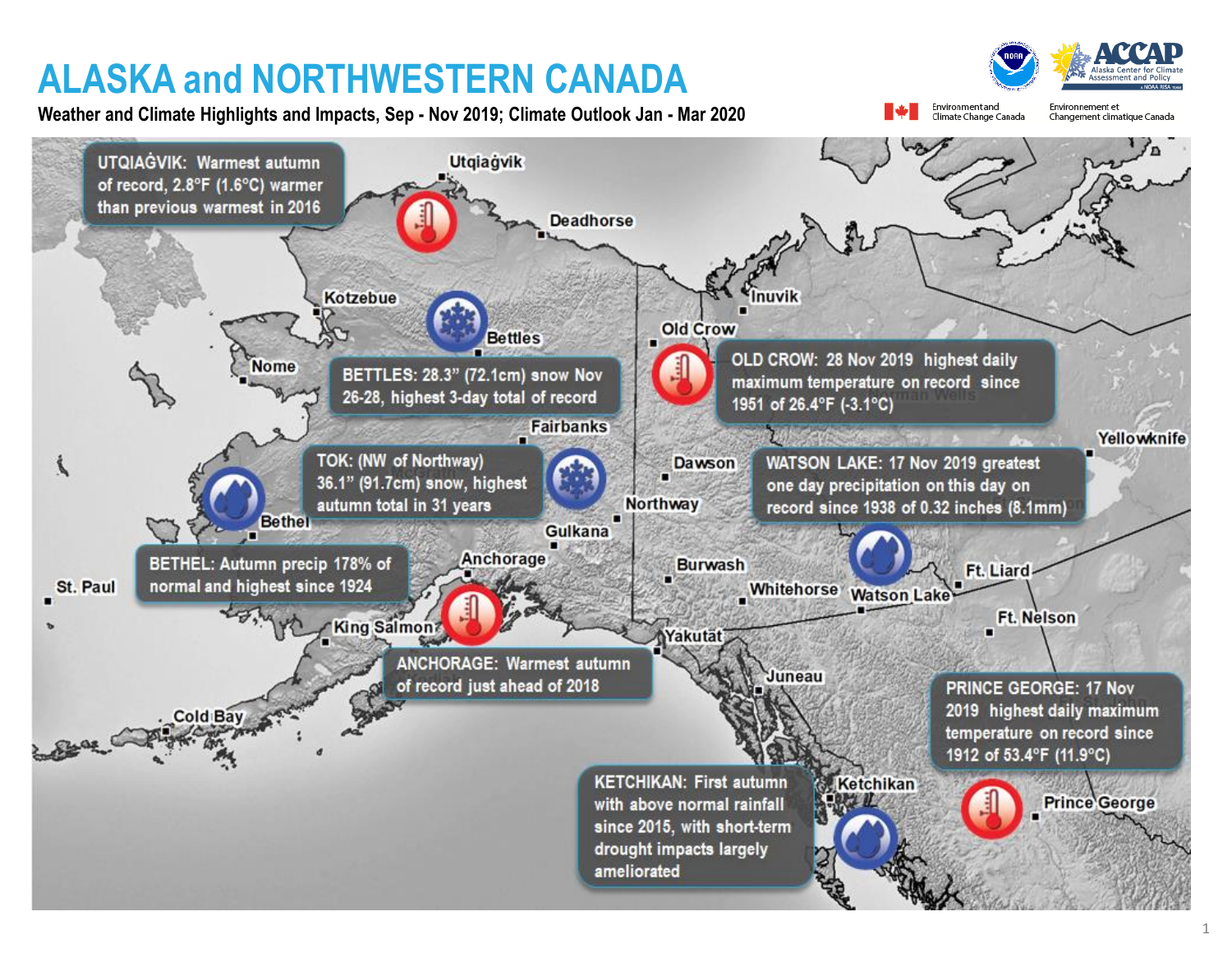**Sept – Nov 2019 Temperature Averages (°F/°C) and Anomalies (Above / Near Normal)**



## **Sept – Nov 2019 Precipitation Totals (inches/mm) and Anomalies (Dry / Wet)**



### **Co-producing culturally relevant sea-ice climate products A case study in western Canadian Arctic communities**

In the spring of 2018, ECCC joined a partnership with the Marine Environmental Observation, Prediction and Response (MEOPAR) to engage northerners on impactful weather to their way of life/travel. In September 2019, along with the Canadian Centre for Climate Services (CCCS), the project was expanded to include sea ice impacts on travel in the arctic. Scientists from the University of Victoria, joined by representatives of Environment and Climate Change Canada visited the hamlets of Sachs Harbour, Ulukhaktok, Tuktoyaktuk and Inuvik in the Northwest Territories in September/October 2019. Kugluktuk, Cambridge Bay and Gjoa Haven visits are scheduled for March 2020.

The focus of the trip was to strengthen relationships with arctic communities through engagement and outreach activities with local residents. Activities included the sharing of local weather and sea ice knowledge, the introduction of sea ice products currently available for the Canadian arctic and discussions on how to best tailor those products to the needs of the communities. Meetings were hosted in each community to share information on the project and to learn from active hunters, mayors and elders about their way of life, traditions and concerns. The sharing of knowledge highlighted the continued impact of hazardous weather and thinning sea ice to Indigenous Peoples and northern communities.

The trip also allowed the MEOPAR/CCCS project to collaborate with local residents to build capacity in understanding and interpreting weather and sea ice products and services. Locally hired research assistants visited the University of Victoria and the Prairie and Arctic Storm Prediction Centre in Edmonton, as part of a training and knowledge exchange opportunity in February 2019. This partnership has provided two-way sharing of knowledge between forecasters and Indigenous and northern communities.

## **Utqiaġvik 28 November 2019 Sea Ice Camera Photo at noon**



There was very little sea ice this autumn at Utqiaġvik and record low sea ice extent in the Chukchi Sea. Strong west winds on November 28 produced minor coastal flooding that closed roads.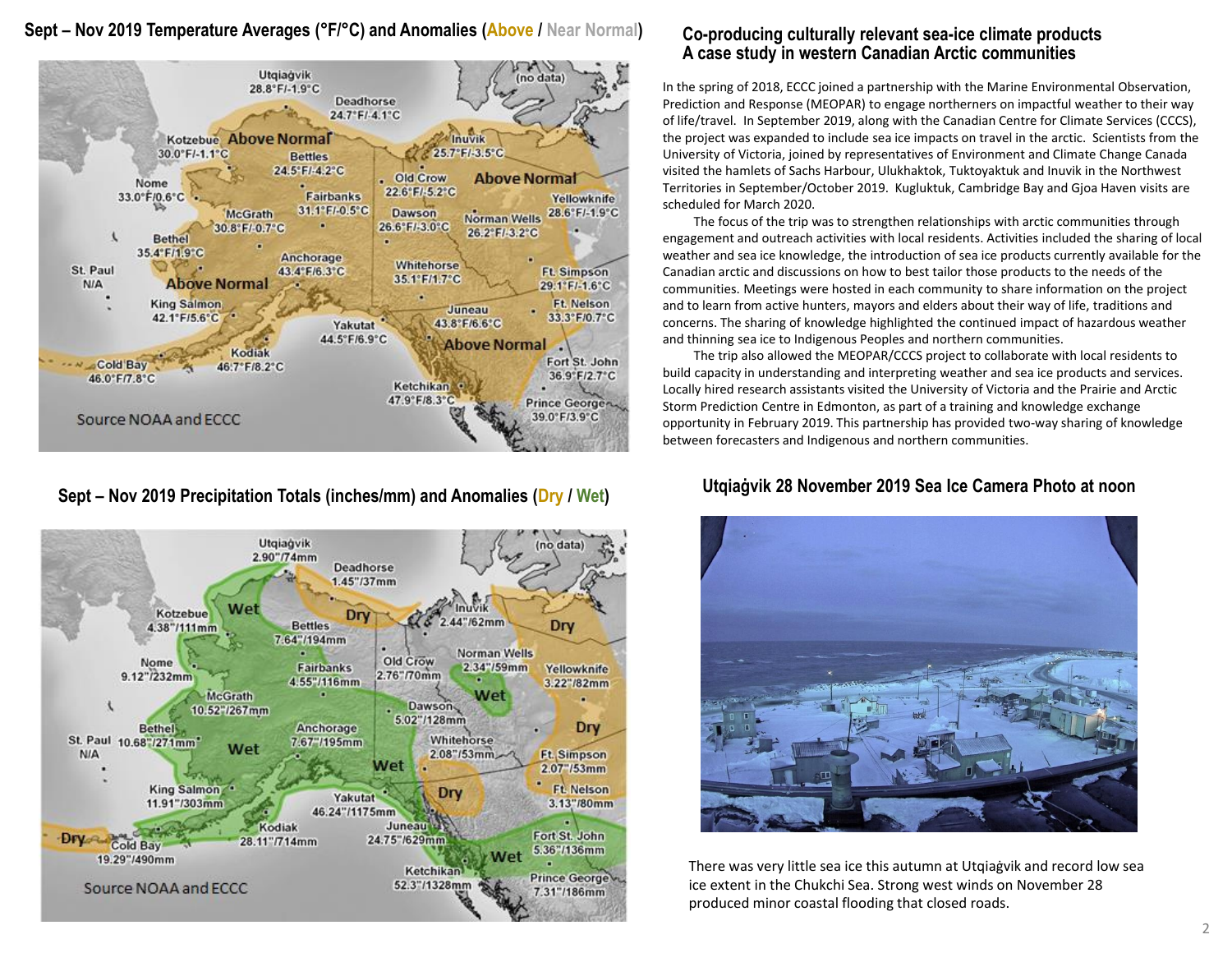# **Antecedent Dry conditions, Low water and Low Hydro Generation**



**Photo of Mayo Yukon Dam, Photo credit: Yukon Energy**



**Mayo Lake surface water elevation in 2019 (black line) and historical levels.**

A dry, hotter than normal, Spring and Summer in central Yukon created the preconditions that led to low lake water Levels persisting through the fall months in Mayo, Yukon in 2019. The low water level will likely prevent electricity generation capacity unless precipitation raises the lake level above the minimum for generation.

# **Southern Alaska Autumn 2019 Drought Conditions**



Autumn 2019 began with drought or abnormal dryness in southern Alaska, stretching from the Alaska Peninsula in the west to the Panhandle in the east, as shown in the image above. The repeated autumn storms brought a range of near normal to much above normal precipitation to southwest and southcentral Alaska. While this largely put an end to the drought conditions at low elevations, it was warm enough on the Kenai Peninsula that the mountain snowpack was well below normal at the end of November. Southeast Alaska also received significant rainfall during what is typically the wettest time of year, which greatly helped to ease drought impacts by largely refilling many reservoirs used for water supply and electric power production. The rain was frequent but generally not excessive during the autumn, although minor flooding was reported in the Ketchikan area on November 13. However, overall dry conditions have been in place for a couple years, and ecosystem services (e.g. fish flows) sensitive to long term precipitation will require more rain and higher elevation snows to return to normal.